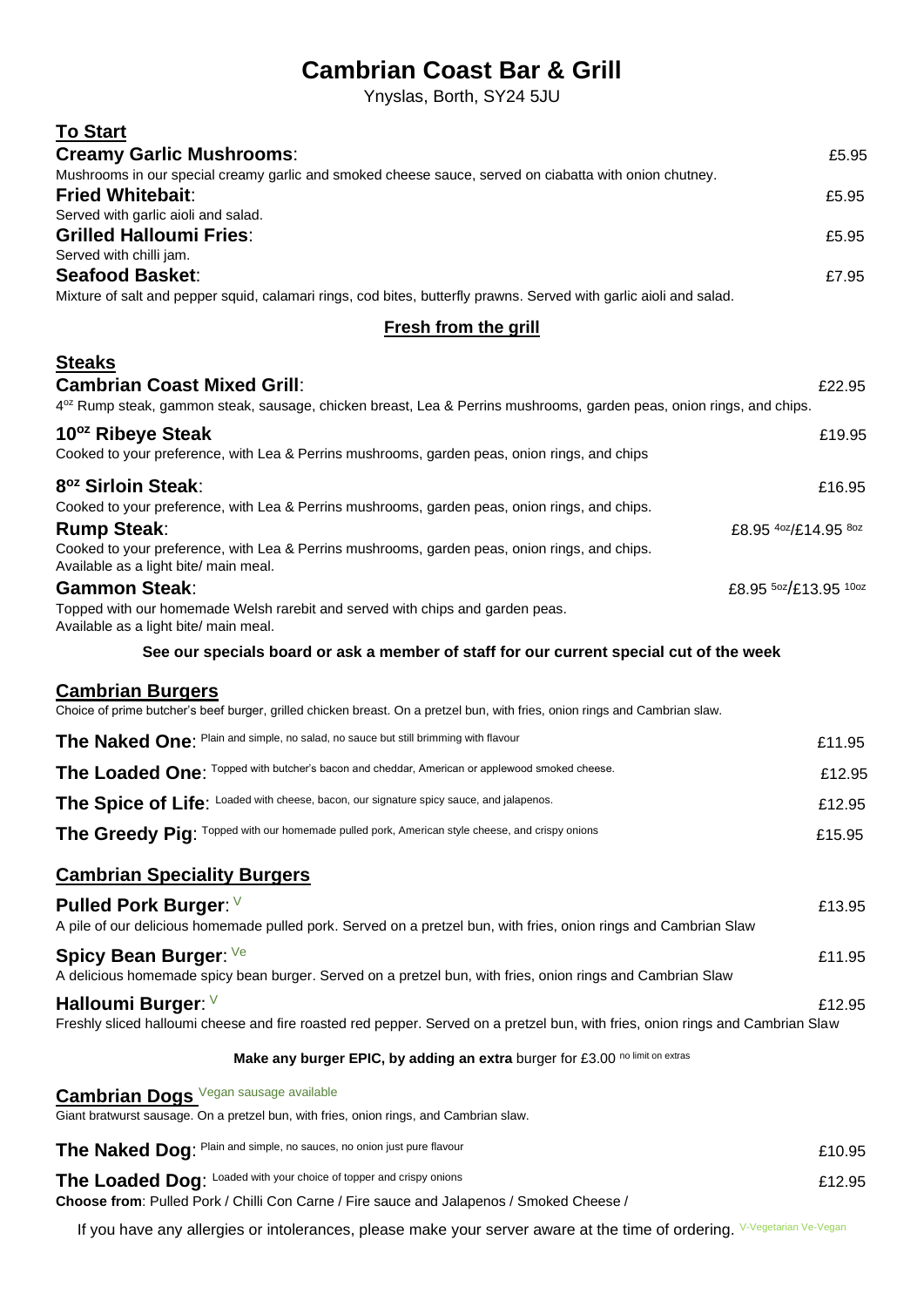| <b>Chicken</b>                                                                                                                                                                                                                                   |                |
|--------------------------------------------------------------------------------------------------------------------------------------------------------------------------------------------------------------------------------------------------|----------------|
| <b>Grilled Chicken Breast:</b><br>Topped with cheese and served with fries, Cambrian slaw, and your choice of sauce                                                                                                                              | £12.95         |
| BBQ / Chilli Jam / Creamy White Wine / Peri Peri Style / Fire Sauce <sup>extra hot</sup>                                                                                                                                                         |                |
| Chicken Wings:<br>8 delicious chicken wings, served with fries, Cambrian slaw, and your choice of sauce<br>BBQ / Chilli Jam / Creamy White Wine / Peri Peri Style / Fire Sauce <sup>extra hot</sup>                                              | £12.95         |
| <b>Messy Meals</b>                                                                                                                                                                                                                               |                |
| <b>Cambrian Coast Pulled Pork</b><br>Our homemade, slow cooked delicious pulled pork, loaded on top of Belgian waffles.                                                                                                                          | £14.95         |
| The Cambrian Steak Ciabatta:<br>Served on a toasted ciabatta, loaded with onion, mushrooms and our homemade chutney<br>Add chips for £2.00                                                                                                       | £10.95         |
| <b>Dirty Loaded Nachos:</b><br>With cheese and your choice of topper: Pulled Pork, Chilli Con Carne, Vegetarian Chilli, Classic <sup>(Guacamole, sour cream and salsa)</sup><br>All sprinkled with Jalapeños just ask if you don't like it spicy | £10.95         |
| <b>Chicken and Waffles:</b><br>Homemade breaded chicken breast, served with warm Belgian waffles and maple syrup.<br>with your choice of sauce: BBQ / Chilli Jam / Creamy White Wine / Peri Peri Style / Fire Sauce <sup>extra hot</sup>         | £12.95         |
| <u>Taste of the Sea</u>                                                                                                                                                                                                                          |                |
| Pan Fried Sea bass:<br>Sea bass on a bed of Mediterranean vegetables and satuee potatoes, with caperberry butter                                                                                                                                 | £15.95         |
| Salmon Niçoise:<br>Salmon fillet on a bed of salad leaves, with olive, eggs and balsamic dressing                                                                                                                                                | £14.95         |
| <b>Beer Battered Cod:</b><br>Battered in our own beer batter, with chips, our tartare sauce, and mushy peas.<br>(Gluten free option available)                                                                                                   | £12.95         |
| <b>Wholetail Scampi:</b><br>Served with chips and mushy peas.<br>Available as a light bite/ main meal.                                                                                                                                           | £8.95/£10.95   |
| <u>Classics</u>                                                                                                                                                                                                                                  |                |
| Homemade Lasagne:<br>Choice of beef or vegetable. Served with garlic bread and salad.                                                                                                                                                            | £10.95         |
| Local Sausage & Mash:<br>Served with our red wine and onion gravy, topped with crispy onions.<br>(Vegetarian option available)                                                                                                                   | £10.95         |
| Macaroni Cheese: <sup>∨</sup><br>Pasta enrobed in a luxurious creamy cheese sauce.                                                                                                                                                               | £9.95          |
| Ham, Egg and Chips:<br>Our delicious home cooked ham, hand carved to order.<br>Available as a light bite/ main meal.                                                                                                                             | £8.95 / £10.95 |
| <b>Chilli Con Carne:</b><br>Served with steamed rice and tortilla chips                                                                                                                                                                          | £10.95         |
| Pepper and Bean Chilli: Ve<br>Served with steamed rice and tortilla chips                                                                                                                                                                        | £10.95         |

If you have any allergies or intolerances, please make your server aware at the time of ordering. V-Vegetarian Ve-Vegan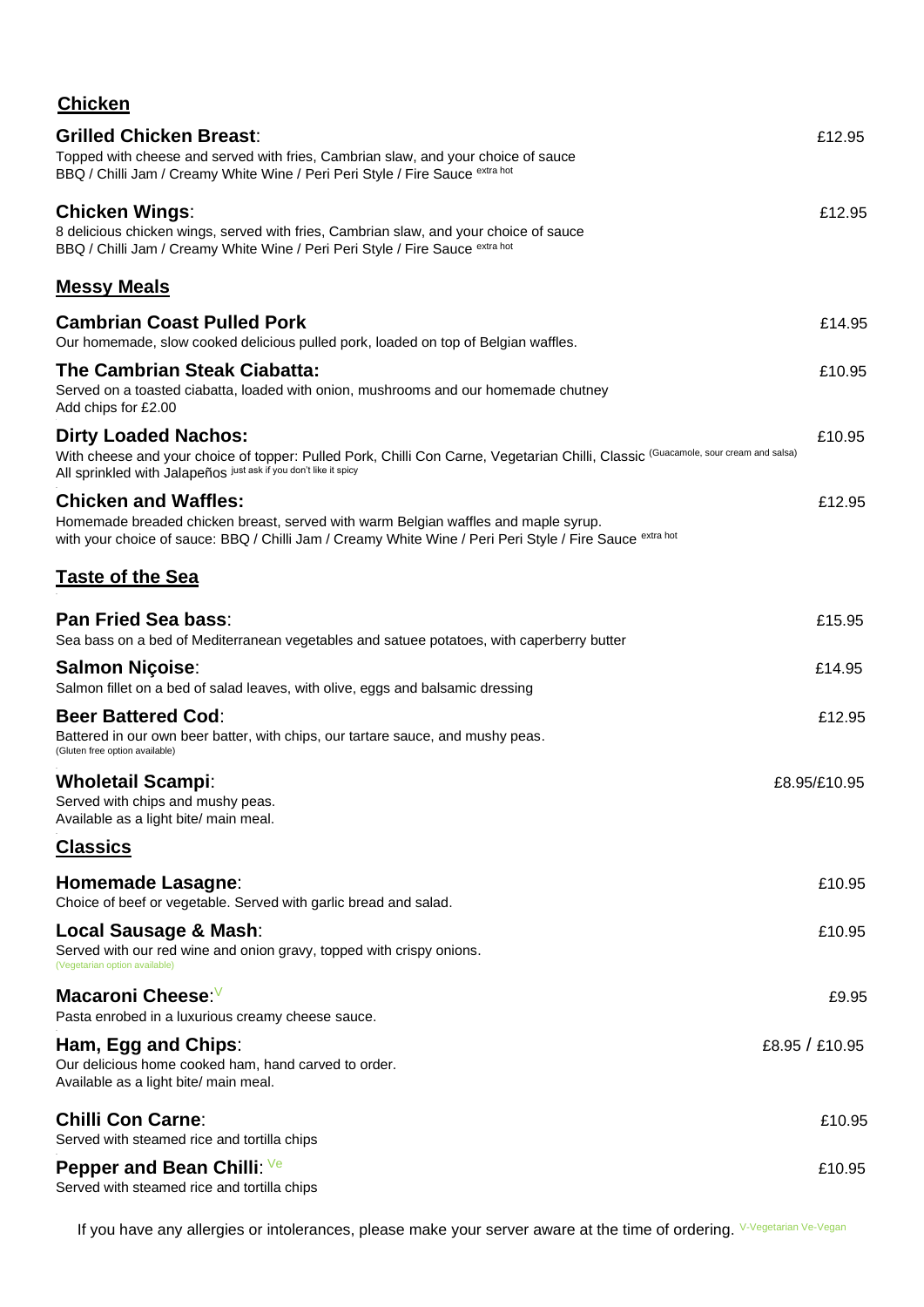## **Kids Meals**

Served with chips, and peas, beans, or sweetcorn.

| <b>Crispy Chicken Breast Chunks:</b>    | £4.95 |
|-----------------------------------------|-------|
| Sausage:                                | £4.95 |
| Cheese & Tomato Pizza: V                | £4.95 |
| <b>Crispy Cod Goujons:</b>              | £4.95 |
| 4 <sup>oz</sup> Rump Steak:             | £6.95 |
| Macaroni Cheese V Not served with sides | £4.95 |
|                                         |       |

## **Extras**

Make any of the extras a light meal by adding chips and slaw for £3.00 Chicken poppers: £5.50 Cod goujons: £5.50 Breaded mushrooms: £4.50  $\vee$ 

# **Side Orders**

Chips: £2.75 V Curly fries: £3.25 V Side salad: £3.75 V Cambrian slaw: £2.50 $Ve$  Onion Rings: £3.50 Garden peas: £1.50  $\text{V}$  Mushy peas: £1.50  $\text{V}$  Sweetcorn: £1.50  $\text{V}$ 

Homemade Sauces: £2.25 (BBQ, Chilli Jam, Peri Peri Style, Extra Hot Fire Sauce, Peppercorn Sauce, Creamy White Wine)

## **Lunch**

Served daily 12pm to 3pm. All cheese options available with vegan cheese V

**Jacket potatoes,** with side garnish, add chips for £2.00

Just butter: £3.95 / Cheese or beans: £4.95 / Cambrian 'slaw: £4.95 / Tuna mayonnaise: £5.95 / Cheese & Beans £5.95 Chilli Con Carne £6.95 / Cambrian Pulled Pork £7.95

### **Sandwiches / Wraps**, with side garnish, add chips for £2.00

Ham salad: £4.95 / Cheese & onion: £4.95 / Cheese & tomato: £4.95 / Tuna mayonnaise: £4.95 / Cheese & Chutney: £4.95 Chicken & Bacon: £6.95 / B.L.T: £5.95

## **Toasted sandwiches**, with side garnish, add chips for £2.00

Ham & Cheese: £5.95 / Cheese & onion: £5.95 / Cheese & tomato: £5.95 / Tuna Melt: £5.95 / Chicken & Bacon: £6.95 / BBQ Pulled Pork: £7.95

### **Desserts**

| Belgian Style Waffles: Loaded with your topper choice, squirty cream and ice cream<br>Topper choice of: Chocoholic / Biscoff / Caramel | £4.95 |
|----------------------------------------------------------------------------------------------------------------------------------------|-------|
| <b>Sticky Toffee Pudding:</b><br>with custard                                                                                          | £5.95 |
| <b>Warm Chocolate Brownie:</b><br>with ice-cream                                                                                       | £4.95 |
| <b>Lemon Sponge Pudding:</b><br>with lemon custard                                                                                     | £5.95 |
| Warm Apple Pie:<br>with custard.                                                                                                       | £5.95 |